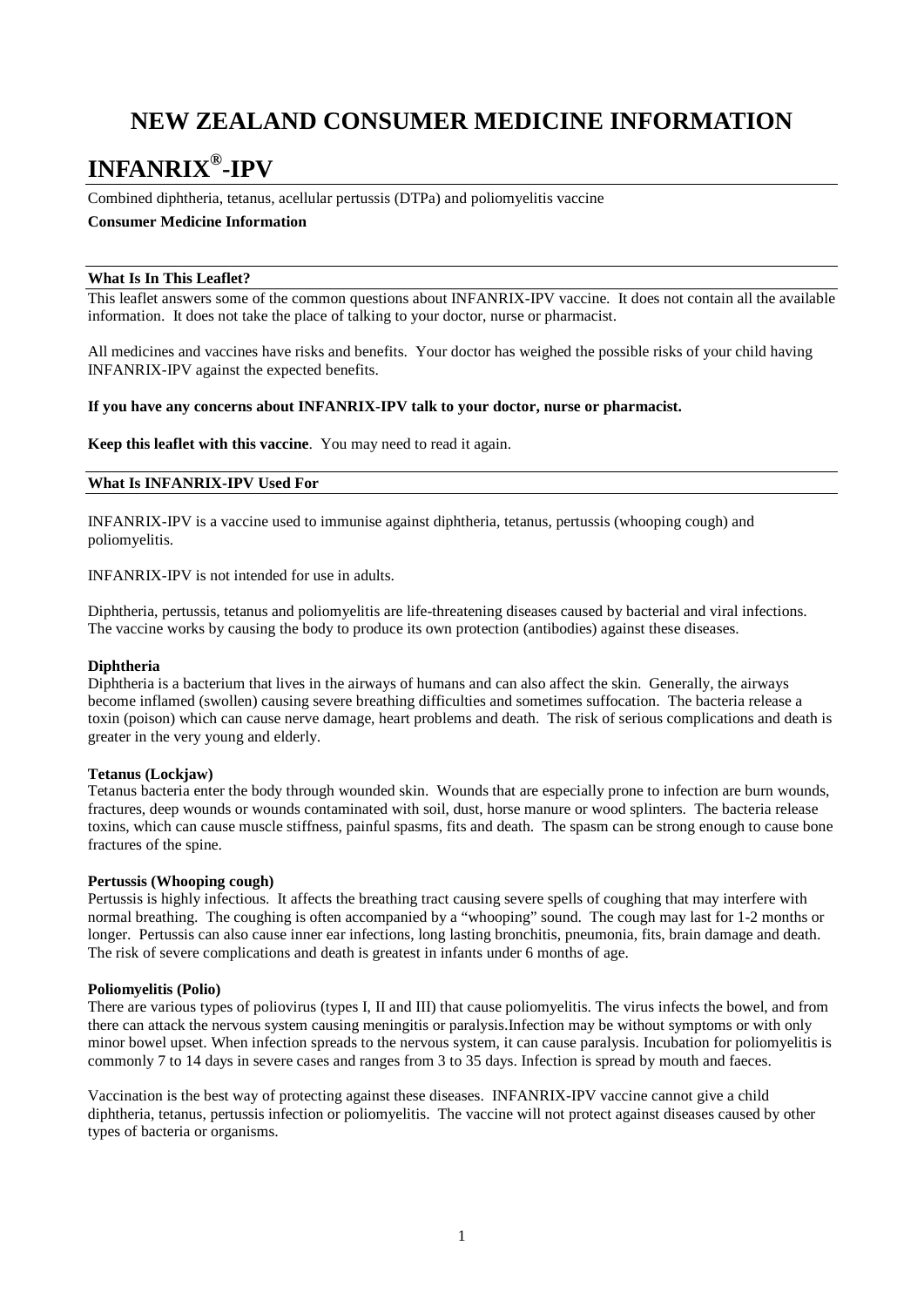## **Before Receiving INFANRIX-IPV**

# *INFANRIX-IPV Must Not Be Given If:*

- your child has had an allergic reaction to INFANRIX-IPV, or any ingredient contained in this vaccine. The ingredients are listed at the end of this leaflet. Signs of an allergic reaction may include itchy skin rash, shortness of breath and swelling of the face or tongue.
- your child has had an allergic reaction to any other diphtheria, tetanus, pertussis and poliomyelitis containing vaccine.
- your child experienced any illness affecting the nervous system within 7 days after previous vaccination with a vaccine against whooping cough.
- the expiry date printed on the pack has passed
- the packaging is torn or shows signs of tampering

# **If you are not sure whether INFANRIX-IPV should be given, talk to your doctor or nurse.**

# *Tell your doctor if:*

your child has any medical conditions, such as:

- a bleeding disorder or bruises easily. Sometimes INFANRIX-IPV may need to be given differently in people with bleeding problems
- an immune deficiency condition (eg. are HIV positive)
- brain disease or Central Nervous System (CNS) disease such as epilepsy or a tendency to febrile convulsions (seizures /fits due to a high fever)
- your child has allergies to any other medicines or substances, such as dyes, foods or preservatives.
- your child has a severe infection with a high temperature. A minor infection such as a cold should not be a problem, but talk to your doctor or nurse about this before being vaccinated
- breathing difficulties. This may be more common in the first three days following vaccination if your child is born prematurely (before or at 28 weeks of pregnancy).
- after having been given INFANRIX-IPV or another vaccine containing diphtheria, tetanus, pertussis, your child had problems such as:
	- o high temperature (over  $40.5^{\circ}$ C) within 2 days of vaccination<br>  $\circ$  A collapse or shock-like state within 2 days of vaccination
	- o A collapse or shock-like state within 2 days of vaccination
	- o crying lasting 3 hours or more within 2 days of vaccination
	- o convulsions/fits with or without fever within 3 days of vaccination
- fainting can occur following, or even before, any needle injection, therefore tell the doctor or nurse if your child fainted with a previous injection
- your child is receiving any other medication or vaccines

Some vaccines may be affected by other vaccines or medicines. Your doctor, nurse or pharmacist will be able to tell you what to do if INFANRIX-IPV is to be given with another vaccine or medicine.

## **Giving INFANRIX-IPV**

# *How INFANRIX-IPV Is Given?*

The doctor or nurse will give INFANRIX-IPV as an injection. If you have any concerns about how this vaccine is to be given, talk to your doctor, nurse or pharmacist.

## *How Much Is Given?*

The dose of INFANRIX-IPV is 0.5ml

# *HOW IS IT GIVEN?*

INFANRIX-IPV will be injected into the thigh muscle in children over 12 months of age, and into the upper leg muscle/thigh muscle in infants under 12 months of age. For infants and children with bleeding problems, the dose may need to be given under the skin (subcutaneously).

## **The vaccine should never be given intravenously.**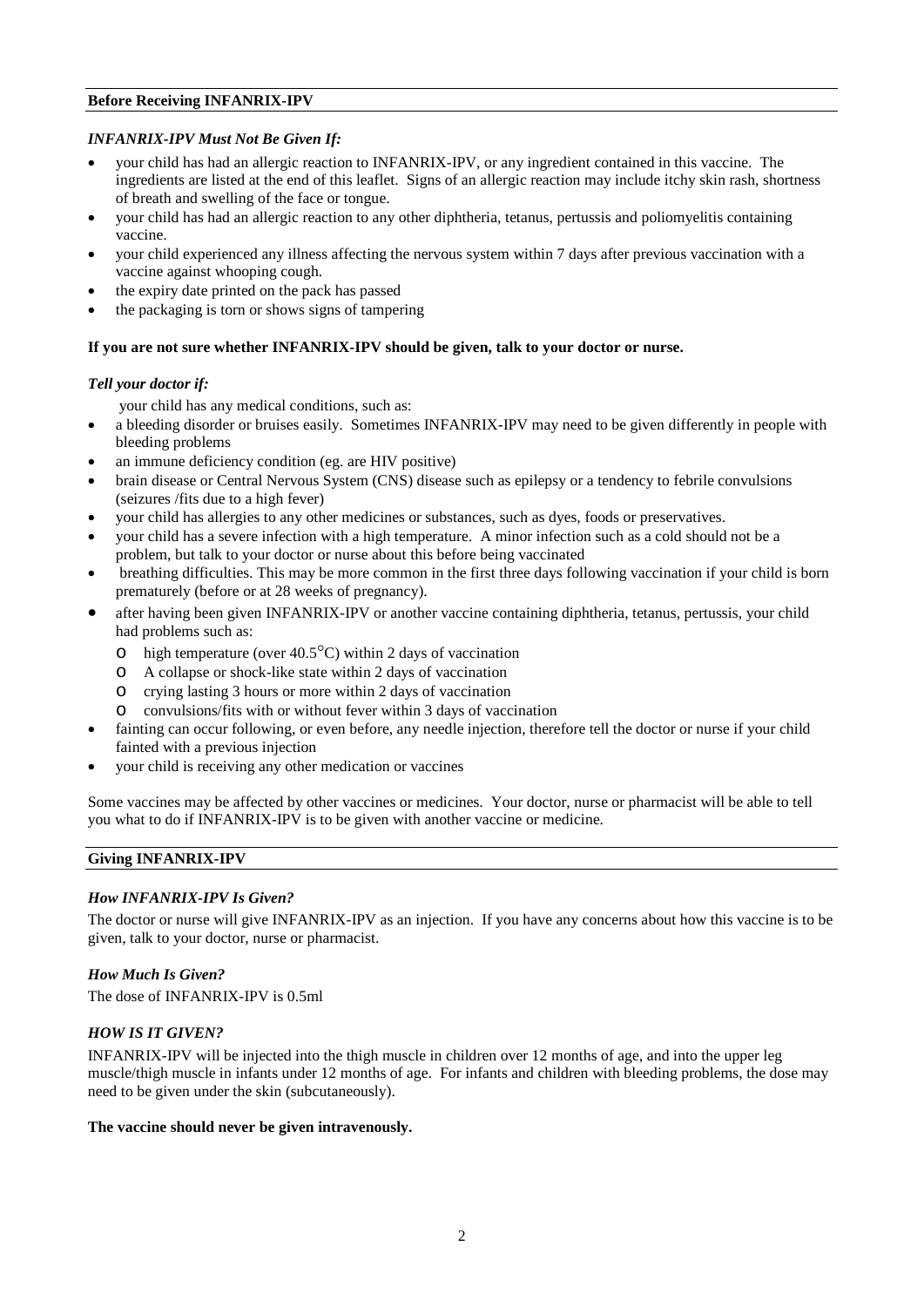## *WHEN IT WILL BE GIVEN*

INFANRIX-IPV is given as a total of three doses in the first year of life from the age of 2 months. Each dose is given on a separate visit with at least 1 month break between doses. In order to maintain protection, a booster dose is recommended, which would be given at least 6 months after the third dose.

It is important to return at the recommended times for follow up doses.

## **If A Dose Is Missed**

If a scheduled dose is missed, talk to your doctor or nurse and arrange another visit as soon as possible.

## **While Getting INFANRIX-IPV**

## *THINGS YOU MUST DO*

Keep your child's visits with the doctor or clinic. It is important INFANRIX-IPV doses are given at the correct times. This will ensure the best effect of the vaccine in protecting your child against diphtheria, tetanus poliomyelitis and pertussis (whooping cough).

#### **Side Effects**

Tell your doctor, nurse or pharmacist as soon as possible if your child does not feel well during or after having had a dose of INFANRIX-IPV.

INFANRIX-IPV helps protect children from diphtheria, tetanus, pertussis and poliomyelitis, but it may have unwanted side effects in some children. All medicines and vaccines can have side effects. Sometimes they are serious; most of the time they are not. Some side effects may need medical treatment. However, the chance of your child having a serious side effect is less than the chance of your child having a permanent injury from the infections.

Ask your doctor, nurse or pharmacist to answer any questions you may have.

Most unwanted effects with INFANRIX-IPV are mild and usually clear up within a few days. These effects, as with other vaccines, generally occur around the injection site.

## *MILD EFFECTS*

Tell your doctor if you notice any of the following that are troublesome or ongoing after vaccination:

- redness, swelling, a hard lump, soreness, bruising or itching around the injection site, skin rash
- feeling generally unwell, fever (between  $38^{\circ}$ C and  $40^{\circ}$ C)
- loss of appetite, or feeling sick (nausea), vomiting, constipation or diarrhoea
- restlessness, unusual crying (for more than an hour)

# *SERIOUS EFFECTS*

As with all vaccines given by injection there is a very small risk of serious allergic reaction. Contact your doctor immediately or go to the Accident and Emergency department of your nearest hospital if any of the following happens:

- swelling of limbs, face, eyes, inside of nose, mouth or throat
- shortness of breath, breathing or swallowing difficulties
- hives, itching (especially of the hands or feet), reddening of skin (especially around the ears), or severe skin reactions
- unusual tiredness or weakness that is sudden and severe, muscular aches and pains
- convulsions/fits, collapse or periods of unconsciousness
- fever over  $40^{\circ}$ C
- crying for 3 hours or more

The above are signs of an allergic reaction. Allergy to INFANRIX-IPV is rare. Any such severe reactions will usually occur within the first few hours of vaccination.

Other side effects not listed above, can also occur during or soon after a dose of INFANRIX-IPV such as respiratory infections and middle ear infections. **Check with your doctor or nurse if you notice any other effects.**

Do not be alarmed by this list of possible side effects. Your child may not experience any of them.